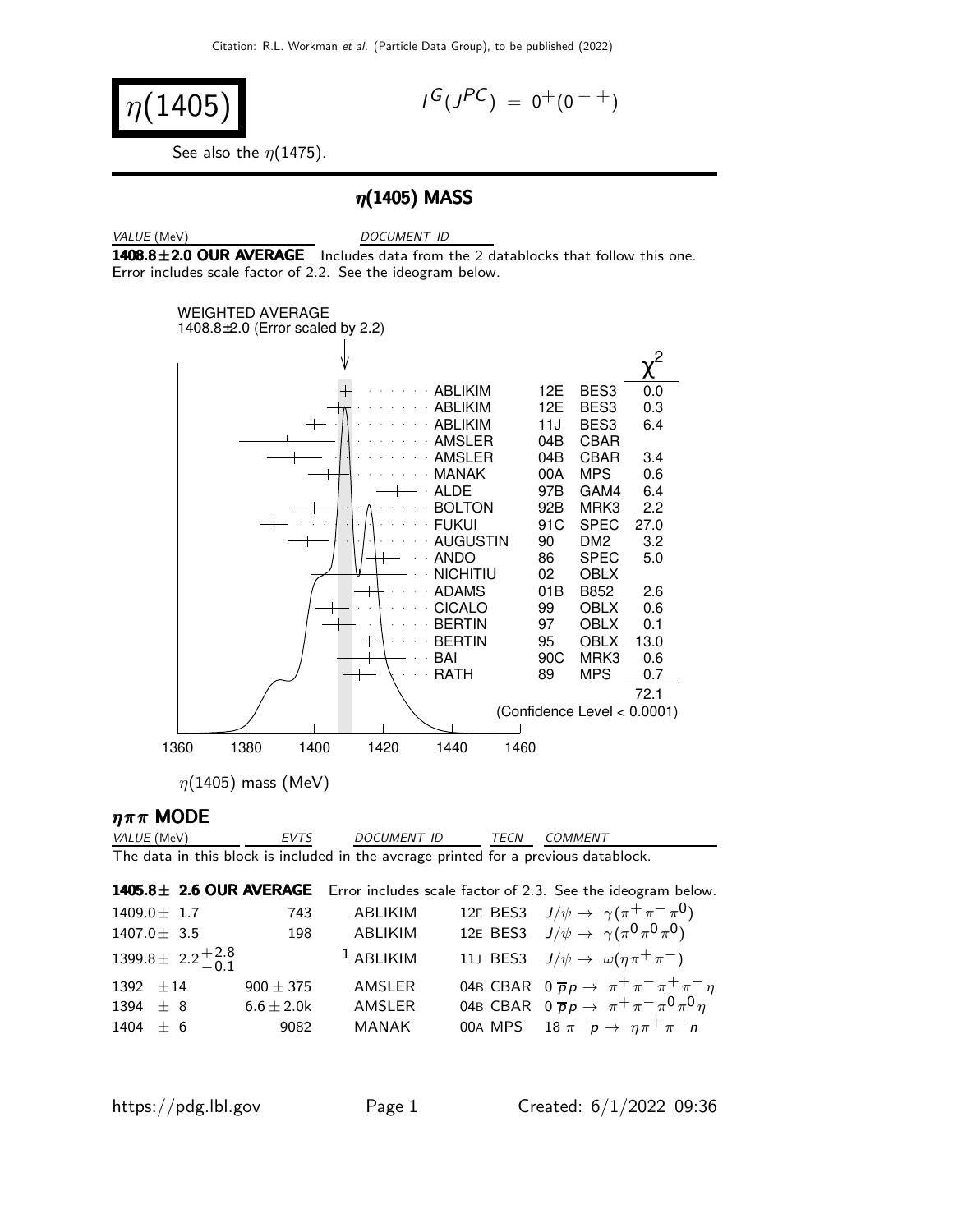

 $\frac{1}{\sqrt{1}}$  The selected process is  $J/\psi \to \omega a_0(980) \pi$ .

<sup>2</sup> From fit to the  $a_0(980)\pi$  0  $^-$  + partial wave.

3 Best fit with a single Breit Wigner.

4 Superseded by AMSLER 04B.



 $\eta(1405)$  mass,  $\eta \pi \pi$  mode (MeV)

# $K \overline{K} \pi$  MODE ( $a_0$ (980) $\pi$  or direct  $K \overline{K} \pi$ )<br>VALUE (MeV) EVTS DOCUMENT ID

DOCUMENT ID TECN COMMENT

The data in this block is included in the average printed for a previous datablock.

 $1413.9\pm 1.7$  OUR AVERAGE Error includes scale factor of 1.1. 1413  $\pm 14$  3651 <sup>1</sup> NICHITIU 02 OBLX 0  $\overline{p}p \rightarrow K^+K^-\pi^+\pi^-\pi^0$  $1416~\pm~4~\pm2~$  20k ADAMS 01B B852 18 GeV  $\pi^{-}$   $p \rightarrow~\textit{K}^{+}$   $\textit{K}^{-}$   $\pi^{0}$   $n$ 1405  $\pm$  5  $2$  CICALO 99 OBLX  $0 \overline{p} p \rightarrow K^{\pm} K^0_S \pi^{\mp} \pi^+ \pi^ 1407 \pm 5$ <sup>2</sup> BERTIN 97 OBLX  $0 \overline{p} p \rightarrow K^{\pm} (K^0) \pi^{\mp} \pi^+ \pi^-$ <br><sup>2</sup> BERTIN 95 OBLX  $0 \overline{p} p \rightarrow K \overline{K} \pi \pi \pi$ 1416  $\pm$  2 95 OBLX  $0 \overline{p} p \rightarrow K \overline{K} \pi \pi \pi$  $1416 \pm 8$  $+7$ −5 700 <sup>3</sup> BAI 90C MRK3  $J/\psi \rightarrow \gamma K_S^0 K^{\pm} \pi^{\mp}$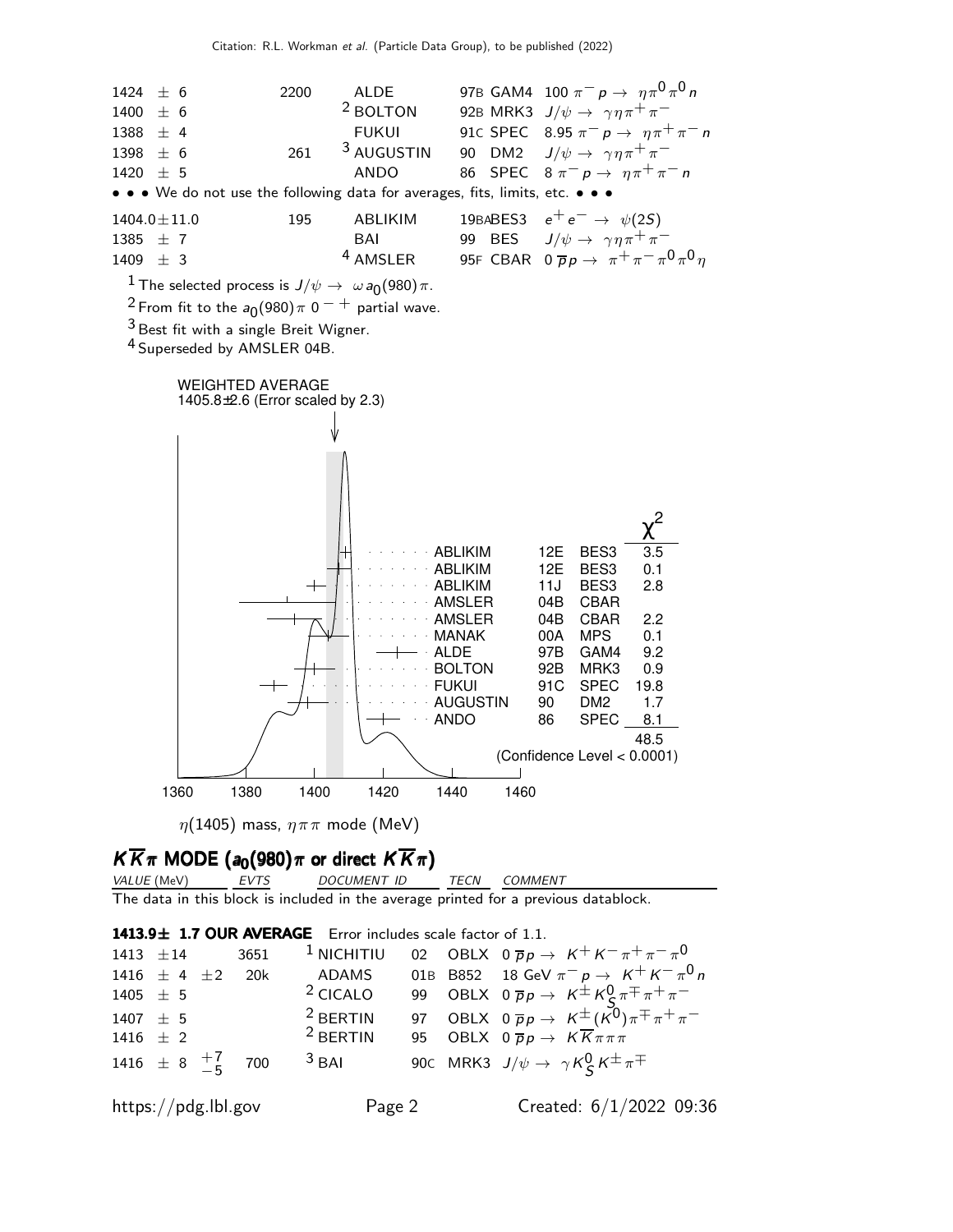1413  $\pm$  5  $^3$  RATH 89 MPS 21.4  $\pi^ p \to nK_S^0 K_S^0 \pi^0$ • • • We do not use the following data for averages, fits, limits, etc. • • •

1459  $\pm$  5 <sup>4</sup> AUGUSTIN 92 DM2  $J/\psi \rightarrow \gamma K \overline{K} \pi$ 

1 Decaying dominantly directly to  $K^+ K^-\pi^0$ .

 $\frac{2}{\pi}$  Decaying into  $(K\overline{K})$ ςπ,  $(K\pi)$ ς $\overline{K}$ , and  $a_0(980)\pi$ .

 $^3$  From fit to the  $a_0(980)$   $\pi$   $0$   $^{-+}$  partial wave. Cannot rule out a  $a_0(980)$   $\pi$   $1$   $^+$  + partial wave. <sup>4</sup> Excluded from averaging because averaging would be meaningless.

#### $\pi \pi \gamma$  MODE

| <i>VALUE</i> (MeV)   | EVTS       | DOCUMENT ID TECN                                                              |  | <i>COMMENT</i>                                                        |
|----------------------|------------|-------------------------------------------------------------------------------|--|-----------------------------------------------------------------------|
|                      |            | 1403±17 OUR AVERAGE Error includes scale factor of 1.8.                       |  |                                                                       |
| $1390\pm12$          | $235\pm91$ | AMSLER                                                                        |  | 04B CBAR $0 \overline{p} p \rightarrow \pi^+ \pi^- \pi^+ \pi^- \eta$  |
| $1424 \pm 10 \pm 11$ | 547        | BAI                                                                           |  | 04J BES2 $J/\psi \rightarrow \gamma \gamma \pi^+ \pi^-$               |
|                      |            | • • • We do not use the following data for averages, fits, limits, etc. • • • |  |                                                                       |
| $1401 \pm 18$        |            | $1,2$ AUGUSTIN                                                                |  | 90 DM2 $J/\psi \rightarrow \pi^+ \pi^- \gamma \gamma$                 |
| $1432 \pm 8$         |            |                                                                               |  | <sup>2</sup> COFFMAN 90 MRK3 $J/\psi \rightarrow \pi^+ \pi^- 2\gamma$ |
|                      |            |                                                                               |  |                                                                       |

 $<sup>1</sup>$  Best fit with a single Breit Wigner.</sup>

<sup>2</sup> This peak in the  $\gamma \rho$  channel may not be related to the  $\eta$ (1405).

#### $4\pi$  MODE

| <i>VALUE</i> (MeV)                                                            | EVTS | <i>DOCUMENT ID</i>   | TECN | <i>COMMENT</i>                           |                                                             |
|-------------------------------------------------------------------------------|------|----------------------|------|------------------------------------------|-------------------------------------------------------------|
| • • • We do not use the following data for averages, fits, limits, etc. • • • |      |                      |      |                                          |                                                             |
| $1420 \pm 20$<br>$1489 \pm 12$                                                | 3270 | BUGG.<br>$1$ BISELLO |      | 89B DM2 $J/\psi \rightarrow 4\pi \gamma$ | 95 MRK3 $J/\psi \rightarrow \gamma \pi^+ \pi^- \pi^+ \pi^-$ |
|                                                                               |      |                      |      |                                          |                                                             |

 $<sup>1</sup>$  Estimated by us from various fits.</sup>

### $K \overline{K} \pi$  MODE (unresolved)

| VALUE (MeV)              | <b>EVTS</b>  | <b>DOCUMENT ID</b>                                                            |                 | TECN             | COMMENT                                                     |
|--------------------------|--------------|-------------------------------------------------------------------------------|-----------------|------------------|-------------------------------------------------------------|
|                          |              | • • • We do not use the following data for averages, fits, limits, etc. • • • |                 |                  |                                                             |
| $1452.7 \pm 3.3$         | 191          | $1,2$ ABLIKIM                                                                 |                 | 13M BES3         | $\psi(2S) \rightarrow \omega K K \pi$                       |
| $1437.6 \pm 3.2$         | $249 \pm 35$ | $1,2$ ABLIKIM                                                                 | 08E             | BES <sub>2</sub> | $J/\psi \rightarrow \omega K_S^0 K^+ \pi^- + \text{c.c.}$   |
| $1445.9 \pm 5.7$         | $62 \pm 18$  | $1,2$ ABLIKIM                                                                 | 08E             | BES <sub>2</sub> | $J/\psi \rightarrow \omega K^{\pm} K^{-} \pi^{0}$           |
| $1442 + 10$              | 410          | $1$ BAI                                                                       | 98 <sub>C</sub> | <b>BES</b>       | $J/\psi \rightarrow \gamma K^+ K^- \pi^0$                   |
| 1445 $\pm$ 8             | 693          | <sup>1</sup> AUGUSTIN                                                         | 90              | DM <sub>2</sub>  | $J/\psi \rightarrow \gamma K_S^0 K^{\pm} \pi^{\mp}$         |
| 1433<br>$+8$             | 296          | <sup>1</sup> AUGUSTIN                                                         | 90              | DM <sub>2</sub>  | $J/\psi \rightarrow \gamma K^+ K^- \pi^0$                   |
| 1413<br>± 8              | 500          | $1$ DUCH                                                                      | 89              | <b>ASTE</b>      | $\overline{p}p \rightarrow \pi^+\pi^- K^{\pm}\pi^{\mp} K^0$ |
| 1453<br>±7               | 170          | $1$ RATH                                                                      | 89              | <b>MPS</b>       | 21.4 $\pi^- p \to K^0_S K^0_S \pi^0 n$                      |
| 1419<br>$+1$             | 8800         | $1$ BIRMAN                                                                    | 88              | <b>MPS</b>       | $8 \pi^{-} p \to K^{+} \overline{K}^{0} \pi^{-} n$          |
| 1424<br>$+3$             | 620          | $1$ REEVES                                                                    | 86              | <b>SPEC</b>      | 6.6 $p\overline{p} \rightarrow K\overline{K}\pi X$          |
| 1421<br>$±$ 2            |              | $1$ CHUNG                                                                     | 85              | <b>SPEC</b>      | $8 \pi^- p \rightarrow K \overline{K} \pi n$                |
| $+20$<br>1440<br>$-15$   | 174          | $1$ EDWARDS                                                                   | 82E             |                  | CBAL $J/\psi \rightarrow \gamma K^+ K^- \pi^0$              |
| $+\,10$<br>1440<br>$-15$ |              | <sup>1</sup> SCHARRE                                                          | 80              |                  | MRK2 $J/\psi \rightarrow \gamma K_S^0 K^{\pm} \pi^{\mp}$    |
| 1425<br>$+$<br>- 7       | 800          | $1,3$ BAILLON                                                                 | 67              | HBC              | $0 \overline{p}p \rightarrow K \overline{K} \pi \pi \pi$    |

<sup>1</sup> These experiments identify only one pseudoscalar in the 1400–1500 range. Data could also refer to  $\eta(1475)$ .

 $\frac{2}{3}$  Systematic uncertainty not evaluated.

 $^3$  From best fit of 0  $^ ^+$  partial wave , 50% K\*(892) K , 50% a<sub>0</sub>(980) $\pi$ .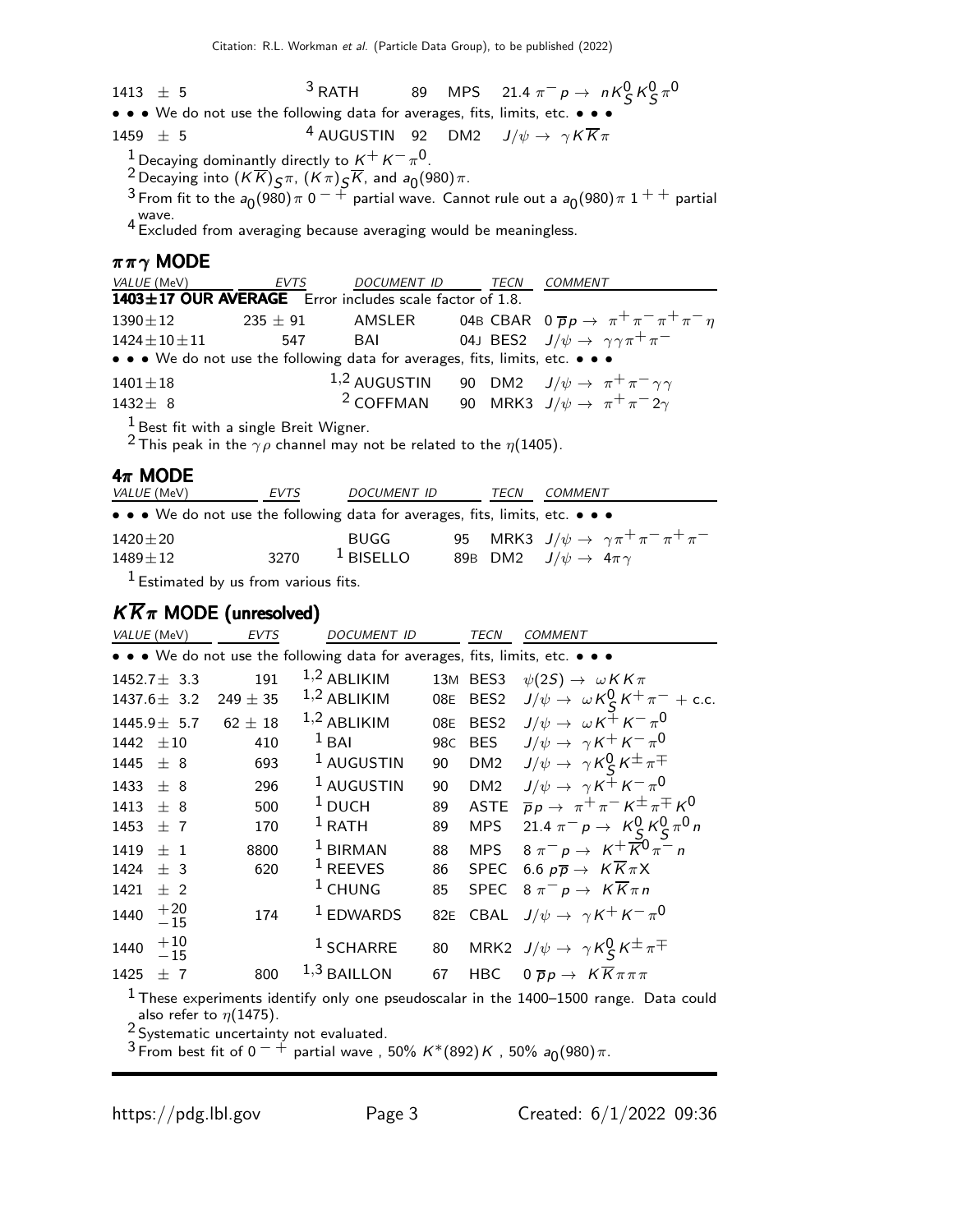### $\eta(1405)$  WIDTH



VALUE (MeV) DOCUMENT ID

 $50.1 \pm 2.6$  OUR AVERAGE Includes data from the 2 datablocks that follow this one. Error includes scale factor of 1.7. See the ideogram below.



 $\eta(1405)$  width (MeV)

#### $\eta \pi \pi$  MODE

| <i>VALUE</i> (MeV)                                                                  | EVTS | <i>DOCUMENT ID</i> | <b>TFCN</b> | <i>COMMENT</i> |
|-------------------------------------------------------------------------------------|------|--------------------|-------------|----------------|
| The data in this block is included in the average printed for a previous datablock. |      |                    |             |                |

|                             |      |                       |  | 52.6± 3.2 OUR AVERAGE Error includes scale factor of 1.3. See the ideogram below. |
|-----------------------------|------|-----------------------|--|-----------------------------------------------------------------------------------|
| $48.3 \pm 5.2$              | 743  | ABLIKIM               |  | 12E BES3 $J/\psi \rightarrow \gamma(\pi^+\pi^-\pi^0)$                             |
| $55.0 \pm 11.0$             | 198  | ABLIKIM               |  | 12E BES3 $J/\psi \rightarrow \gamma(\pi^0 \pi^0 \pi^0)$                           |
| 52.8 ± 7.6 $^{+0.1}_{-7.6}$ |      | $1$ ABLIKIM           |  | 11J BES3 $J/\psi \rightarrow \omega(\eta \pi^+ \pi^-)$                            |
| $55 + 11$                   | 900  | AMSLER                |  | 04B CBAR $0 \overline{p} p \rightarrow \pi^+ \pi^- \pi^+ \pi^- \eta$              |
| 55 $\pm 12$                 | 6.6k | AMSLER                |  | 04B CBAR $0 \overline{p} p \rightarrow \pi^+ \pi^- \pi^0 \pi^0 \gamma$            |
| $80 + 21$                   | 9.0k | MANAK                 |  | 00A MPS $18 \pi^{-} p \rightarrow \eta \pi^{+} \pi^{-} n$                         |
| $85 + 18$                   | 2.2k | ALDE                  |  | 97B GAM4 100 $\pi^- p \to \eta \pi^0 \pi^0 n$                                     |
| $47 + 13$                   |      | <sup>2</sup> BOLTON   |  | 92B MRK3 $J/\psi \rightarrow \gamma \eta \pi^+ \pi^-$                             |
| $59 + 4$                    |      | <b>FUKUI</b>          |  | 91c SPEC 8.95 $\pi^- p \to \eta \pi^+ \pi^- n$                                    |
| 53 $\pm$ 11                 |      | <sup>3</sup> AUGUSTIN |  | 90 DM2 $J/\psi \rightarrow \gamma \eta \pi^+ \pi^-$                               |
| 31 $\pm$ 7                  |      | ANDO                  |  | 86 SPEC $8 \pi^{-} p \to \eta \pi^{+} \pi^{-} n$                                  |
|                             |      |                       |  |                                                                                   |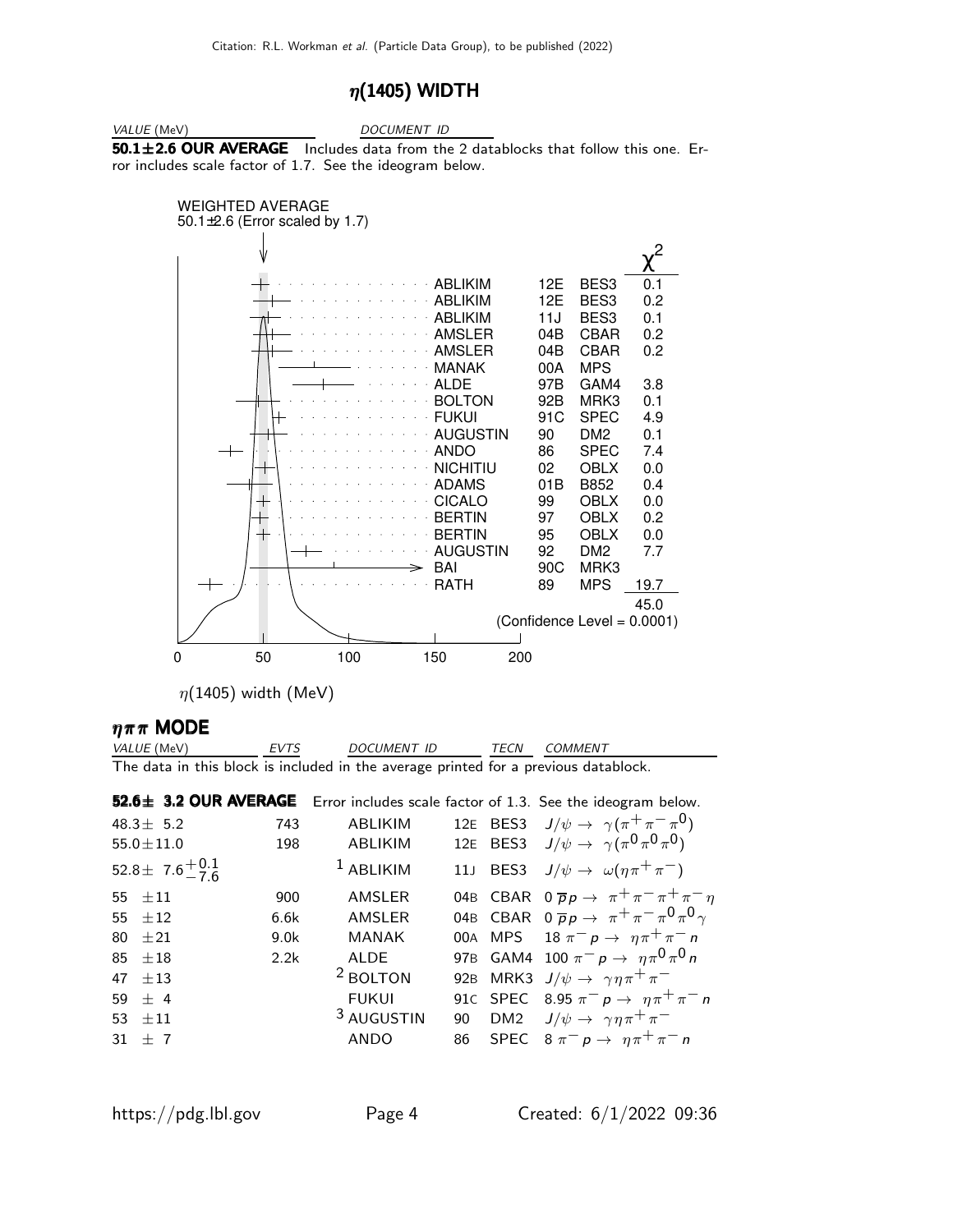' • • • We do not use the following data for averages, fits, limits, etc. • • •

79.0±16.0 195 ABLIKIM 19BA BES3  $e^+e^-$  →  $\psi(2S)$ 86  $\pm 10$   $4$  AMSLER  $95$ F CBAR 0  $\overline{p}p \rightarrow \pi^+ \pi^- \pi^0 \pi^0 \eta$ 

 $\frac{1}{\sqrt{1}}$  The selected process is  $J/\psi \to \omega a_0(980) \pi$ .

<sup>2</sup> From fit to the  $a_0(980)\pi$  0  $^-$  + partial wave.

 $^3$  From  $\eta \pi^+ \pi^-$  mass distribution - mainly  $a_0(980) \pi$  - no spin–parity determination available.

4 Superseded by AMSLER 04B.



 $\eta(1405)$  width  $\eta \pi \pi$  mode (MeV)

# $K \overline{K} \pi$  MODE (a<sub>0</sub>(980) $\pi$  or direct  $K \overline{K} \pi$ )<br>VALUE (MeV) EVTS DOCUMENT ID

The data in this block is included in the average printed for a previous datablock.

48± 4 OUR AVERAGE Error includes scale factor of 2.1. See the ideogram below.

| $51 \pm 6$                   | 3651 | $1$ NICHITIU    |  | 02 OBLX $0 \overline{p} p \rightarrow K^+ K^- \pi^+ \pi^- \pi^0$            |
|------------------------------|------|-----------------|--|-----------------------------------------------------------------------------|
| $42 \pm 10 \pm 9$            | 20k  | ADAMS           |  | 01B B852 18 GeV $\pi^- p \to K^+ K^- \pi^0 n$                               |
| 50 $\pm$ 4                   |      | <b>CICALO</b>   |  | 99 OBLX $0 \overline{p}p \rightarrow K^{\pm} K^0_S \pi^{\mp} \pi^+ \pi^-$   |
| 48 $\pm$ 5                   |      | $2$ BERTIN      |  | 97 OBLX $0.0 \overline{p}p \rightarrow K^{\pm} (K^0) \pi^{\mp} \pi^+ \pi^-$ |
| 50 $\pm$ 4                   |      | $2$ BERTIN      |  | 95 OBLX $0 \overline{p} p \rightarrow K \overline{K} \pi \pi \pi$           |
| $75 \pm 9$                   |      | <b>AUGUSTIN</b> |  | 92 DM2 $J/\psi \rightarrow \gamma K \overline{K} \pi$                       |
| $91 + 67 + 15$<br>$-31 - 38$ |      | $3$ BAI         |  | 90C MRK3 $J/\psi \rightarrow \gamma K^0_S K^{\pm} \pi^{\mp}$                |
| $19 \pm 7$                   |      | $3$ RATH        |  | 89 MPS 21.4 $\pi^- p \to nK_S^0 K_S^0 \pi^0$                                |

 $^1$  Decaying dominantly directly to  $\kappa^+ \, \kappa^- \, \pi^0$ .

 $^2$ Decaying into  $(\overline{K}\overline{K})$  $\overline{S}$  $\pi$ ,  $(\overline{K}\pi)\overline{S}\overline{K}$ , and  $a_0(980)\pi$ .

VALUE (MeV)

 $\Omega$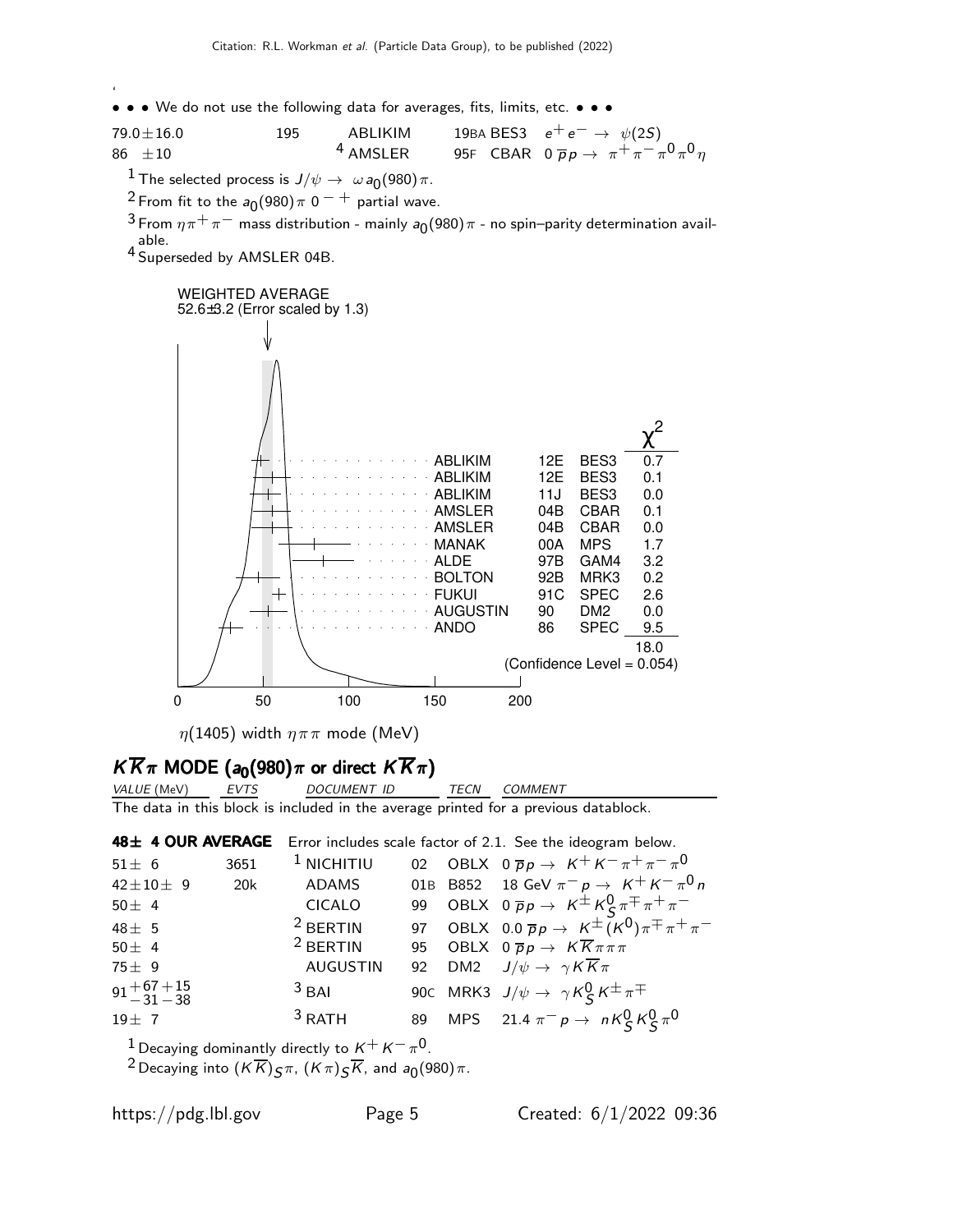$^3$ From fit to the  $a_0$ (980) $\pi$  0  $^ ^+$  partial wave , but  $a_0$ (980) $\pi$  1  $^+$   $^+$  cannot be excluded.



 $\eta(1405)$  width  $K\overline{K}\pi$  mode  $(a_0(980)$   $\pi$  dominant) (MeV)

#### $\pi \pi \gamma$  MODE

| <i>VALUE</i> (MeV)      | EVTS | DOCUMENT ID TECN                                                                             |  | <i>COMMENT</i>                                                                                            |
|-------------------------|------|----------------------------------------------------------------------------------------------|--|-----------------------------------------------------------------------------------------------------------|
|                         |      | 89 $\pm$ 17 OUR AVERAGE Error includes scale factor of 1.7.                                  |  |                                                                                                           |
|                         |      |                                                                                              |  | 64 $\pm$ 18 235 $\pm$ 91 AMSLER 04B CBAR 0 $\overline{p}p \rightarrow \pi^{+}\pi^{-}\pi^{+}\pi^{-}\gamma$ |
| $101.0 \pm 8.8 \pm 8.8$ |      | 547 BAI                                                                                      |  | 04J BES2 $J/\psi \rightarrow \gamma \gamma \pi^+ \pi^-$                                                   |
|                         |      | • • • We do not use the following data for averages, fits, limits, etc. • • •                |  |                                                                                                           |
| $174 + 44$              |      |                                                                                              |  | AUGUSTIN 90 DM2 $J/\psi \rightarrow \pi^+ \pi^- \gamma \gamma$                                            |
| $90 + 26$               |      |                                                                                              |  | <sup>1</sup> COFFMAN 90 MRK3 $J/\psi \rightarrow \pi^+\pi^-2\gamma$                                       |
|                         |      | <sup>1</sup> This peak in the $\gamma \rho$ channel may not be related to the $\eta$ (1405). |  |                                                                                                           |

 $4\pi$  MODE

| <i>VALUE</i> (MeV)                                                            | EVTS | <i>DOCUMENT ID</i> | TECN | COMMENT                                  |                                                             |
|-------------------------------------------------------------------------------|------|--------------------|------|------------------------------------------|-------------------------------------------------------------|
| • • • We do not use the following data for averages, fits, limits, etc. • • • |      |                    |      |                                          |                                                             |
| $160 \pm 30$                                                                  |      | <b>BUGG</b>        |      |                                          | 95 MRK3 $J/\psi \rightarrow \gamma \pi^+ \pi^- \pi^+ \pi^-$ |
| $144 + 13$                                                                    | 3270 | $1$ BISELLO        |      | 89B DM2 $J/\psi \rightarrow 4\pi \gamma$ |                                                             |

 $<sup>1</sup>$  Estimated by us from various fits.</sup>

# $K \overline{K} \pi$  MODE (unresolved)

| VALUE (MeV)         | <b>EVTS</b>  | <b>DOCUMENT ID</b>                                                            | <b>TECN</b> | <b>COMMENT</b>                                              |
|---------------------|--------------|-------------------------------------------------------------------------------|-------------|-------------------------------------------------------------|
|                     |              | • • • We do not use the following data for averages, fits, limits, etc. • • • |             |                                                             |
| 45.9 $\pm$ 8.2      |              | 191 $1,2$ ABLIKIM                                                             |             | 13M BES3 $\psi(2S) \rightarrow \omega K K \pi$              |
| 48.9 $\pm$ 9.0      | $249 \pm 35$ | $1,2$ ABLIKIM                                                                 |             | 08E BES2 $J/\psi \rightarrow \omega K_S^0 K^+ \pi^- +$ c.c. |
| $34.2 \pm 18.5$     | $62 \pm 18$  | $1,2$ ABLIKIM                                                                 |             | 08E BES2 $J/\psi \rightarrow \omega K^+ K^- \pi^0$          |
| $93 + 14$           | 296          | $1$ AUGUSTIN                                                                  |             | 90 DM2 $J/\psi \rightarrow \gamma K^+ K^- \pi^0$            |
| https://pdg.lbl.gov |              | Page 6                                                                        |             | Created: $6/1/2022$ 09:36                                   |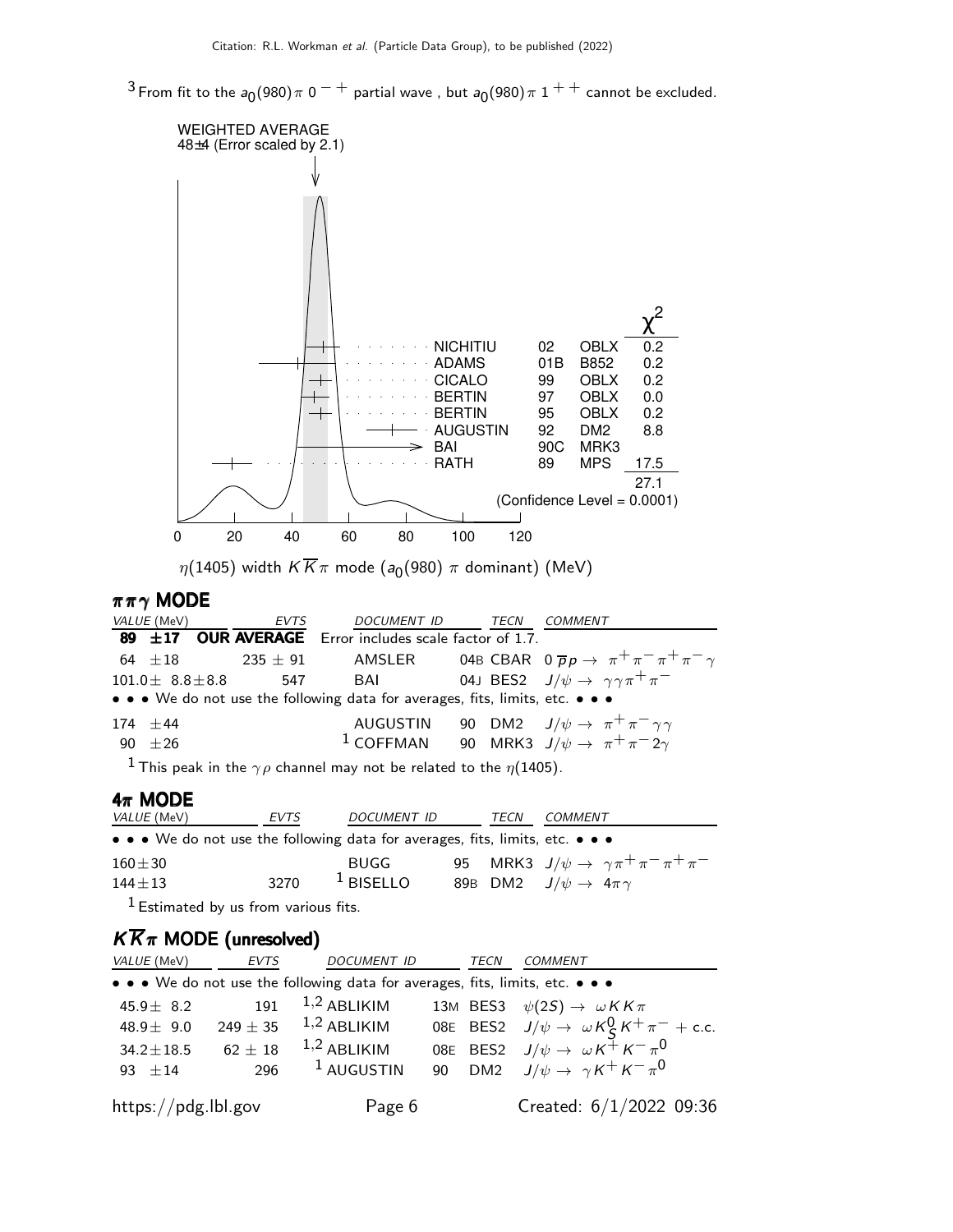| $105 \pm 10$         | 693  | <sup>1</sup> AUGUSTIN |    | 90 DM2 $J/\psi \rightarrow \gamma K_S^0 K^{\pm} \pi^{\mp}$        |
|----------------------|------|-----------------------|----|-------------------------------------------------------------------|
| 62 $\pm 16$          | 500  | $1$ DUCH              | 89 | ASTE $\overline{p}p \rightarrow K \overline{K} \pi \pi \pi$       |
| $100 \pm 11$         | 170  | $1$ RATH              |    | 89 MPS 21.4 $\pi^- p \to K_S^0 K_S^0 \pi^0 n$                     |
| 66 $\pm$ 2           | 8800 | $1$ BIRMAN            |    | 88 MPS $8 \pi^{-} p \to K^{+} \overline{K}^{0} \pi^{-} n$         |
| 60 $\pm 10$          | 620  | $1$ REEVES            |    | 86 SPEC 6.6 $p\overline{p} \rightarrow K K \pi X$                 |
| 60 $\pm 10$          |      | $1$ CHUNG             |    | 85 SPEC $8 \pi^{-} p \rightarrow K \overline{K} \pi n$            |
| $55 \t + 20 \t - 30$ | 174  | $1$ EDWARDS           |    | 82E CBAL $J/\psi \rightarrow \gamma K^+ K^- \pi^0$                |
| $50 \t +30 \t -20$   |      | $1$ SCHARRE           |    | 80 MRK2 $J/\psi \rightarrow \gamma K_S^0 K^{\pm} \pi^{\mp}$       |
| 80 $\pm 10$          | 800  | $1,3$ BAILLON         |    | 67 HBC $0.0 \overline{p}p \rightarrow K \overline{K} \pi \pi \pi$ |
|                      |      |                       |    |                                                                   |

 $^{\rm 1}$ These experiments identify only one pseudoscalar in the 1400–1500 range. Data could also refer to  $\eta(1475)$ .

 $2$  Systematic uncertainty not evaluated.

 $^3$  From best fit to 0  $^ ^+$  partial wave , 50% K\*(892) K , 50% a $_0$ (980) $\pi.$ 

| 99.85% |
|--------|
|        |
|        |
|        |
|        |
|        |

# $\eta(1405)$  DECAY MODES

# $η(1405)$  Γ(i)Γ( $γγ$ )/Γ(total)

| $\Gamma(K\overline{K}\pi) \times \Gamma(\gamma\gamma)/\Gamma_{\text{total}}$ |                                                                                                                                                                         |      |         | $\Gamma_1\Gamma_9/\Gamma$ |
|------------------------------------------------------------------------------|-------------------------------------------------------------------------------------------------------------------------------------------------------------------------|------|---------|---------------------------|
| $VALUE$ (keV) $CL\%$                                                         | DOCUMENT ID                                                                                                                                                             | TECN | COMMENT |                           |
|                                                                              | • • • We do not use the following data for averages, fits, limits, etc. • • •                                                                                           |      |         |                           |
| $<$ 0.035                                                                    | 90 <sup>1,2</sup> AHOHE 05 CLE2 10.6 $e^+e^- \rightarrow e^+e^- K^0_S K^{\pm} \pi^{\mp}$                                                                                |      |         |                           |
|                                                                              | <sup>1</sup> Using $\eta$ (1405) mass and width 1410 MeV and 51 MeV, respectively.<br><sup>2</sup> Assuming three-body phase-space decay to $K^0_S K^{\pm} \pi^{\mp}$ . |      |         |                           |
| $\Gamma(\eta \pi \pi) \times \Gamma(\gamma \gamma) / \Gamma_{\text{total}}$  |                                                                                                                                                                         |      |         | $\Gamma_2\Gamma_9/\Gamma$ |

| " ("" ") * * * (           UOLA |     |             |        |  |                                                      |  |
|---------------------------------|-----|-------------|--------|--|------------------------------------------------------|--|
| <i>VALUE</i> (keV) <i>CL%</i>   |     | DOCUMENT ID |        |  | <i>TECN COMMENT</i>                                  |  |
| ⊂0.095                          | -95 | ACCIARRI    | 01G L3 |  | 183–202 $e^+e^- \rightarrow e^+e^- \eta \pi^+ \pi^-$ |  |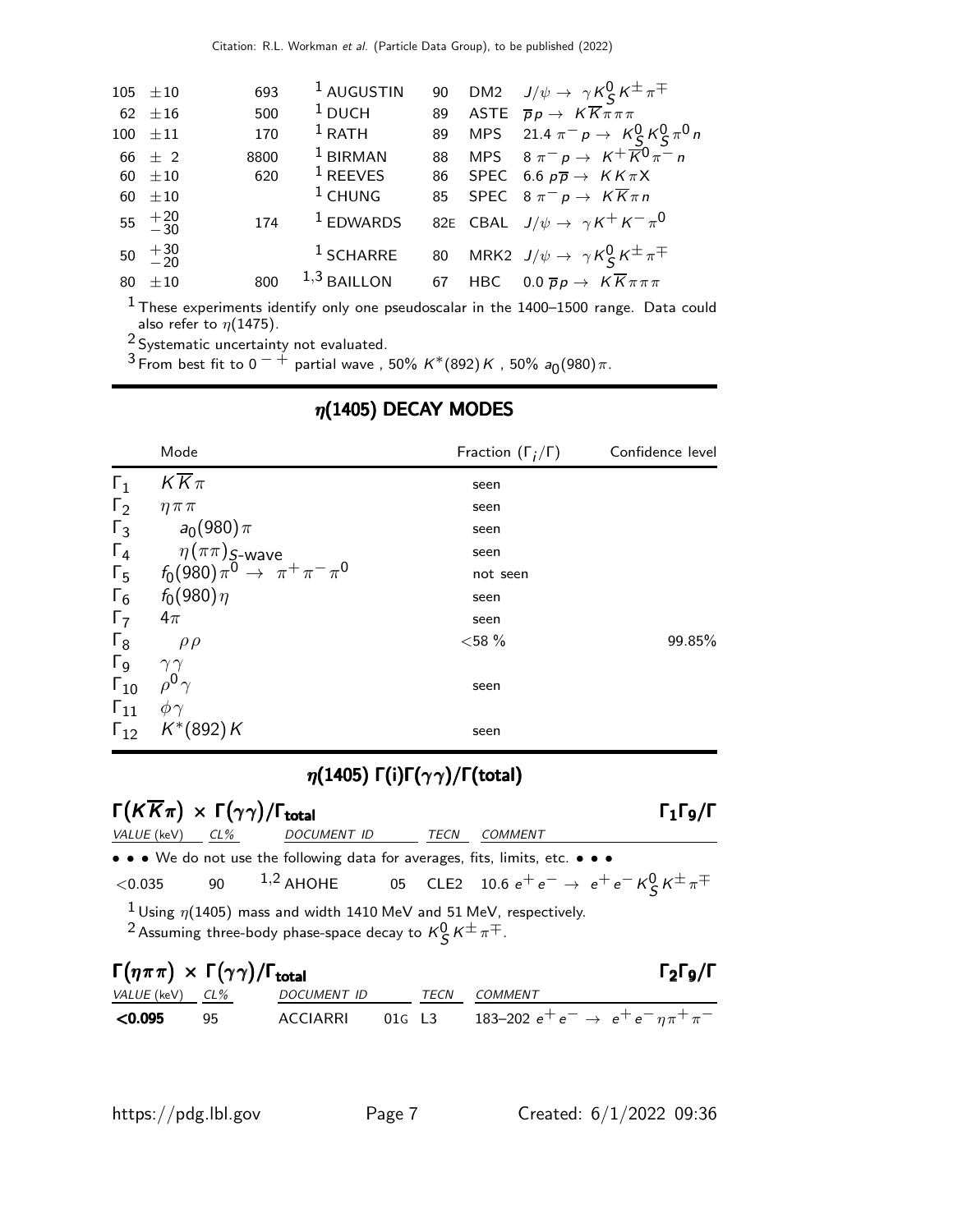Citation: R.L. Workman et al. (Particle Data Group), to be published (2022)

| $\Gamma(\rho^0\gamma) \times \Gamma(\gamma\gamma)/\Gamma_{\rm total}$                          |        |                                                                                          |    |            |                                                                                     | $\Gamma_{10}\Gamma_{9}/\Gamma$ |
|------------------------------------------------------------------------------------------------|--------|------------------------------------------------------------------------------------------|----|------------|-------------------------------------------------------------------------------------|--------------------------------|
| VALUE (keV) CL%                                                                                |        |                                                                                          |    |            | DOCUMENT ID TECN COMMENT                                                            |                                |
| • • • We do not use the following data for averages, fits, limits, etc. • • •                  |        |                                                                                          |    |            |                                                                                     |                                |
| ${<}1.5$                                                                                       | 95     |                                                                                          |    |            | ALTHOFF 84E TASS $e^+e^- \rightarrow e^+e^- \pi^+\pi^-\gamma$                       |                                |
|                                                                                                |        | $\eta$ (1405) BRANCHING RATIOS                                                           |    |            |                                                                                     |                                |
| $\Gamma(\eta \pi \pi)/\Gamma(K \overline{K} \pi)$                                              |        |                                                                                          |    |            |                                                                                     | $\Gamma_2/\Gamma_1$            |
| VALUE                                                                                          | $CL\%$ | DOCUMENT ID TECN COMMENT                                                                 |    |            |                                                                                     |                                |
| $1.09 \pm 0.48$                                                                                |        |                                                                                          |    |            | <sup>1</sup> AMSLER 04B CBAR 0 $\overline{p}p \rightarrow \pi^+\pi^-\pi^+\pi^-\eta$ |                                |
| • • • We do not use the following data for averages, fits, limits, etc. • • •                  |        |                                                                                          |    |            |                                                                                     |                                |
| < 0.5                                                                                          | 90     | EDWARDS                                                                                  |    |            | 83B CBAL $J/\psi \rightarrow \eta \pi \pi \gamma$                                   |                                |
| <1.1                                                                                           | 90     | SCHARRE                                                                                  | 80 |            | MRK2 $J/\psi \rightarrow \eta \pi \pi \gamma$                                       |                                |
| ${<}1.5$                                                                                       | 95     | FOSTER 68B HBC 0.0 $\overline{p}p$                                                       |    |            |                                                                                     |                                |
|                                                                                                |        | <sup>1</sup> Using the data of BAILLON 67 on $\overline{p}p \to K \overline{K}\pi$ .     |    |            |                                                                                     |                                |
| $\Gamma(\rho^0\gamma)/\Gamma(\eta\pi\pi)$                                                      |        |                                                                                          |    |            |                                                                                     | $\Gamma_{10}/\Gamma_2$         |
| <b>VALUE</b>                                                                                   |        | DOCUMENT ID                                                                              |    |            | TECN COMMENT                                                                        |                                |
| $0.111 \pm 0.064$                                                                              |        | AMSLER 04B CBAR $0\overline{p}p$                                                         |    |            |                                                                                     |                                |
| $\Gamma(a_0(980)\pi)/\Gamma(K\overline{K}\pi)$                                                 |        |                                                                                          |    |            |                                                                                     | $\Gamma_3/\Gamma_1$            |
| VALUE<br>EVTS<br>• • • We do not use the following data for averages, fits, limits, etc. • • • |        | DOCUMENT ID TECN COMMENT                                                                 |    |            |                                                                                     |                                |
|                                                                                                |        | $1$ BERTIN                                                                               |    |            | 95 OBLX $0\ \overline{p}p \rightarrow K\overline{K}\pi\pi\pi$                       |                                |
| $\sim 0.15$<br>$\sim$ 0.8                                                                      | 500    | $1$ DUCH                                                                                 |    |            | 89 ASTE $\overline{p}p \rightarrow \pi^+\pi^- K^{\pm}\pi^{\mp} K^0$                 |                                |
| $\sim 0.75$                                                                                    |        | <sup>1</sup> REEVES                                                                      | 86 |            | SPEC 6.6 $p\overline{p} \rightarrow K K \pi X$                                      |                                |
|                                                                                                |        | <sup>1</sup> Assuming that the $a_0(980)$ decays only into $K\overline{K}$ .             |    |            |                                                                                     |                                |
|                                                                                                |        |                                                                                          |    |            |                                                                                     |                                |
| $\Gamma(a_0(980)\pi)/\Gamma(\eta\pi\pi)$                                                       |        |                                                                                          |    |            |                                                                                     | $\Gamma_3/\Gamma_2$            |
| VALUE EVTS                                                                                     |        | DOCUMENT ID TECN COMMENT                                                                 |    |            |                                                                                     |                                |
| • • • We do not use the following data for averages, fits, limits, etc. • • •                  |        |                                                                                          |    |            |                                                                                     |                                |
| $0.29 \pm 0.10$                                                                                |        | ABELE                                                                                    |    |            | 98E CBAR 0 $p\overline{p} \rightarrow \eta \pi^0 \pi^0 \pi^0$                       |                                |
| $0.19 \pm 0.04$                                                                                | 2200   | <sup>1</sup> ALDE 97B GAM4 100 $\pi^- p \to \eta \pi^0 \pi^0 n$                          |    |            |                                                                                     |                                |
| $0.56 \pm 0.04 \pm 0.03$                                                                       |        | <sup>1</sup> AMSLER 95F CBAR $0 \overline{p} p \rightarrow \pi^+ \pi^- \pi^0 \pi^0 \eta$ |    |            |                                                                                     |                                |
|                                                                                                |        | <sup>1</sup> Assuming that the $a_0(980)$ decays only into $\eta\pi$ .                   |    |            |                                                                                     |                                |
| $\Gamma(a_0(980)\pi)/\Gamma(\eta(\pi\pi)_{S\text{-wave}})$                                     |        |                                                                                          |    |            |                                                                                     | $\Gamma_3/\Gamma_4$            |
| VALUE EVTS                                                                                     |        | DOCUMENT ID TECN COMMENT                                                                 |    |            |                                                                                     |                                |
| • • • We do not use the following data for averages, fits, limits, etc. • • •                  |        |                                                                                          |    |            |                                                                                     |                                |
| $0.91 \pm 0.12$                                                                                |        | ANISOVICH                                                                                |    |            | 01 SPEC $0.0 \overline{p}p \rightarrow \eta \pi^+ \pi^- \pi^+ \pi^-$                |                                |
| $0.15 \pm 0.04$                                                                                | 9082   | $1$ MANAK                                                                                |    |            | 00A MPS 18 $\pi^ p \rightarrow \eta \pi^+ \pi^-$ n                                  |                                |
| $0.70 \pm 0.12 \pm 0.20$                                                                       |        | $2$ BAI                                                                                  | 99 | <b>BES</b> | $J/\psi \rightarrow \gamma \eta \pi^+ \pi^-$                                        |                                |
| $1$ Ctatistical array and $\mu$                                                                |        |                                                                                          |    |            |                                                                                     |                                |

 $1$  Statistical error only.

 $^2$  Assuming that the  $a_0$ (980) decays only into  $\eta\pi.$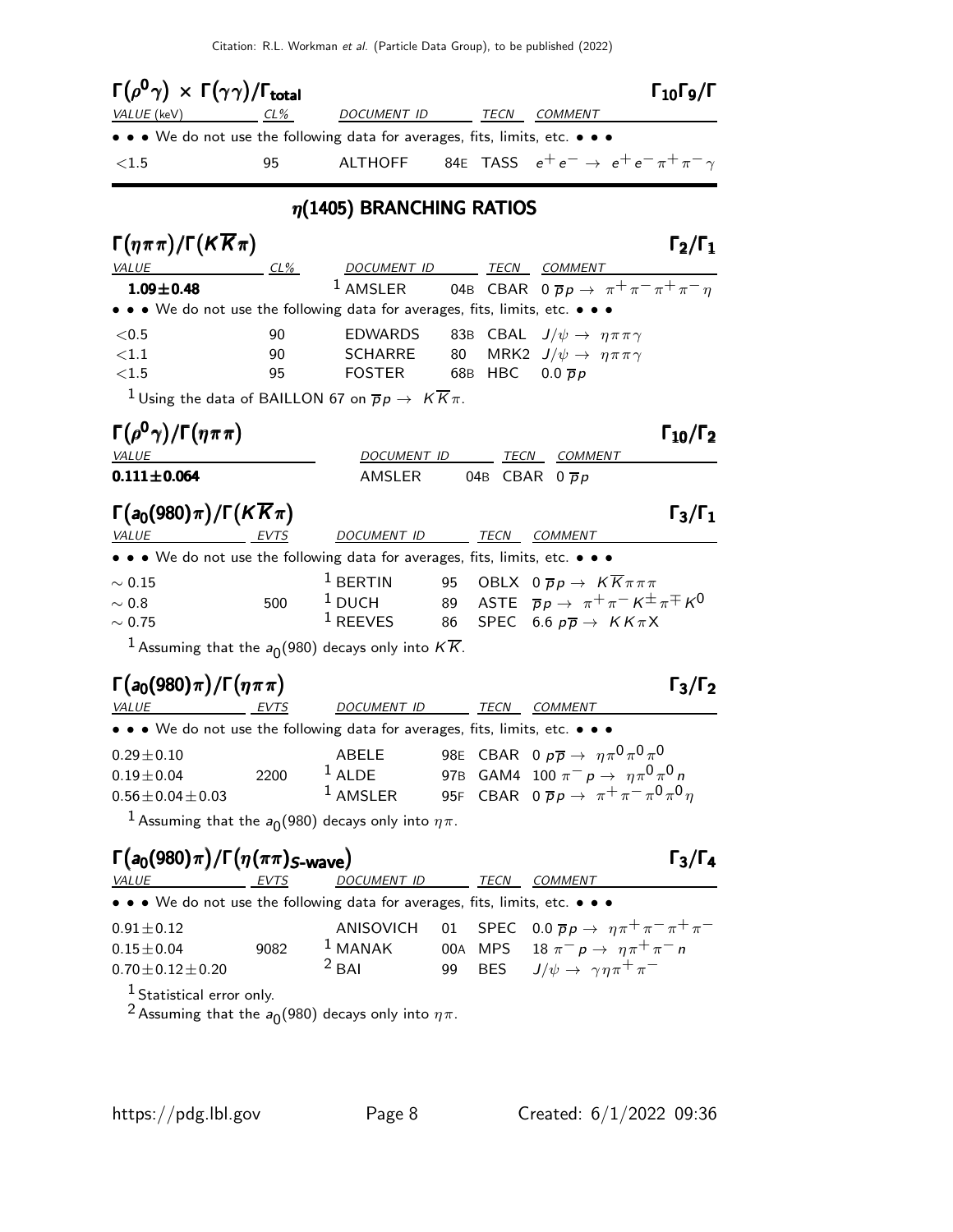Citation: R.L. Workman et al. (Particle Data Group), to be published (2022)

| $\Gamma(\rho^0\gamma)/\Gamma(K\overline{K}\pi)$                                                        |           |                                                                                                                                                                                                                                     | $\Gamma_{10}/\Gamma_1$    |
|--------------------------------------------------------------------------------------------------------|-----------|-------------------------------------------------------------------------------------------------------------------------------------------------------------------------------------------------------------------------------------|---------------------------|
| VALUE                                                                                                  |           | DOCUMENT ID TECN COMMENT                                                                                                                                                                                                            |                           |
| $0.0152 \pm 0.0038$                                                                                    |           | <sup>1</sup> COFFMAN 90 MRK3 $J/\psi \rightarrow \gamma \gamma \pi^+ \pi^-$                                                                                                                                                         |                           |
| $(\gamma \gamma \rho^0) = 6.4 \times 10^{-5}$ .                                                        |           | $1$ Using B $(J/\psi \to \gamma\eta(1405) \to \gamma K \overline{K}\pi)$ =4.2 $\times$ $10^{-3}$ and B $(J/\psi \to \gamma\eta(1405) \to$                                                                                           |                           |
| $\Gamma(\gamma\gamma)/\Gamma(K\overline{K}\pi)$                                                        |           | DOCUMENT ID TECN<br>COMMENT                                                                                                                                                                                                         | $\Gamma_9/\Gamma_1$       |
| <u>VALUE</u> CL%<br><b>C1.78 x 10<sup>-3</sup></b> 90                                                  |           | $1$ ABLIKIM<br>180 BES3 $\psi(2S) \rightarrow \pi^+ \pi^- \gamma \gamma \gamma$                                                                                                                                                     |                           |
| <sup>1</sup> Using results from BAI 00D.                                                               |           |                                                                                                                                                                                                                                     |                           |
| $\Gamma(\eta(\pi\pi)_{S\text{-wave}})/\Gamma(\eta\pi\pi)$                                              |           |                                                                                                                                                                                                                                     | $\Gamma_4/\Gamma_2$       |
| VALUE<br>EVTS                                                                                          |           | DOCUMENT ID TECN COMMENT                                                                                                                                                                                                            |                           |
|                                                                                                        |           | • • • We do not use the following data for averages, fits, limits, etc. • • •                                                                                                                                                       |                           |
| $0.81 \pm 0.04$                                                                                        | 2200      | 97B GAM4 100 $\pi^- p \to \eta \pi^0 \pi^0 n$<br>ALDE                                                                                                                                                                               |                           |
| $\Gamma(f_0(980)\eta)/\Gamma(\eta\pi\pi)$                                                              |           |                                                                                                                                                                                                                                     | $\Gamma_6/\Gamma_2$       |
| <b>VALUE</b>                                                                                           |           | DOCUMENT ID<br>TECN COMMENT                                                                                                                                                                                                         |                           |
|                                                                                                        |           | • • • We do not use the following data for averages, fits, limits, etc. • • •                                                                                                                                                       |                           |
| $0.32 \pm 0.07$                                                                                        |           | <sup>1</sup> ANISOVICH 00 SPEC 0.9–1.2 $\overline{p}p \rightarrow \eta 3\pi$ <sup>0</sup>                                                                                                                                           |                           |
| <sup>1</sup> Using preliminary Crystal Barrel data.                                                    |           |                                                                                                                                                                                                                                     |                           |
|                                                                                                        |           |                                                                                                                                                                                                                                     |                           |
| $\Gamma(f_0(980)\pi^0\to\pi^+\pi^-\pi^0)/\Gamma_{\rm total}$                                           |           |                                                                                                                                                                                                                                     | $\Gamma_5/\Gamma$         |
| <b>VALUE</b>                                                                                           |           | DOCUMENT ID TECN COMMENT                                                                                                                                                                                                            |                           |
| not seen<br>$5.0 \times 10^{-7}$ .                                                                     |           | <sup>1</sup> ABLIKIM 17AJ BES3 $\psi(2S) \rightarrow \gamma \pi^+ \pi^- \pi^0$<br>$^1$ ABLIKIM 17AJ reports B $(\psi(2S) \rightarrow \gamma \eta(1405) \rightarrow \gamma f_0(980) \pi^0 \rightarrow \gamma \pi^+ \pi^- \pi^0) < 0$ |                           |
|                                                                                                        |           |                                                                                                                                                                                                                                     |                           |
| $\Gamma(\rho\rho)/\Gamma_{\rm total}$<br><b>VALUE</b>                                                  | $CL\%$    | TECN COMMENT<br><u>DOCUMENT ID</u>                                                                                                                                                                                                  | $\Gamma_8/\Gamma$         |
| < 0.58                                                                                                 | 99.85     | $1,2$ AMSLER<br>04B CBAR $0\overline{p}p$                                                                                                                                                                                           |                           |
|                                                                                                        |           | $^1$ Assuming that the $\eta(1405)$ decays are saturated by the $\pi\pi\eta$ , $K\overline{K}\pi$ and $\rho\rho$ modes.<br><sup>2</sup> Using the data of BAILLON 67 on $\overline{p}p \to K \overline{K} \pi$ .                    |                           |
| $\Gamma(K^*(892)K)/\Gamma(a_0(980)\pi)$<br><b>VALUE</b><br><u> 1980 - Johann Barnett, fransk konge</u> |           | DOCUMENT ID TECN COMMENT                                                                                                                                                                                                            | $\Gamma_{12}/\Gamma_3$    |
|                                                                                                        |           | • • We do not use the following data for averages, fits, limits, etc. • • •                                                                                                                                                         |                           |
| $0.084 \pm 0.024$                                                                                      | $1$ ADAMS | 01B B852 18 GeV $\pi^ p\to~$ K $^+$ K $^-\pi^0$ $n$                                                                                                                                                                                 |                           |
| <sup>1</sup> Statistical error only.                                                                   |           |                                                                                                                                                                                                                                     |                           |
| $\Gamma(\phi\gamma)/\Gamma(\rho^0\gamma)$<br><b>VALUE</b>                                              | CL%       |                                                                                                                                                                                                                                     | $\Gamma_{11}/\Gamma_{10}$ |
|                                                                                                        |           | DOCUMENT ID TECN COMMENT<br>• • We do not use the following data for averages, fits, limits, etc. • • •                                                                                                                             |                           |
| $0.09 \pm 0.03$                                                                                        |           | $1$ ABLIKIM<br>181 BES3 $J/\psi \rightarrow \gamma \gamma \phi(1020)$                                                                                                                                                               |                           |